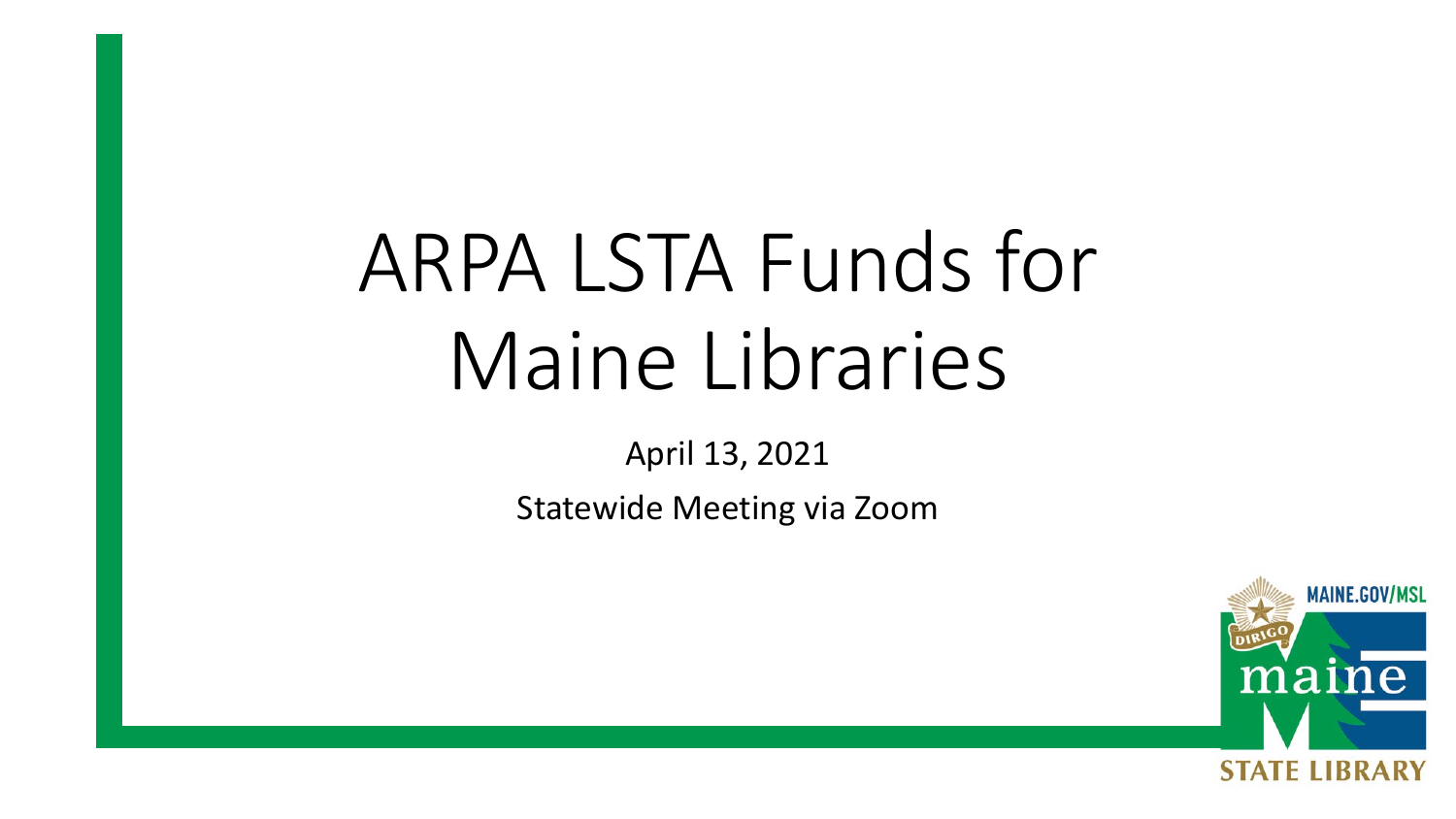### ARPA LSTA Grant to Maine

Amount: \$2,294,177

\$2 million base with \$294,177 added via a population adjustment

The Maine State Library, in accordance with it current LSTA Five Year Plan, would like to spend 75% of funds on state wide initiatives that would benefit all library types in Maine and 25% of funds for direct sub grant aid to public libraries

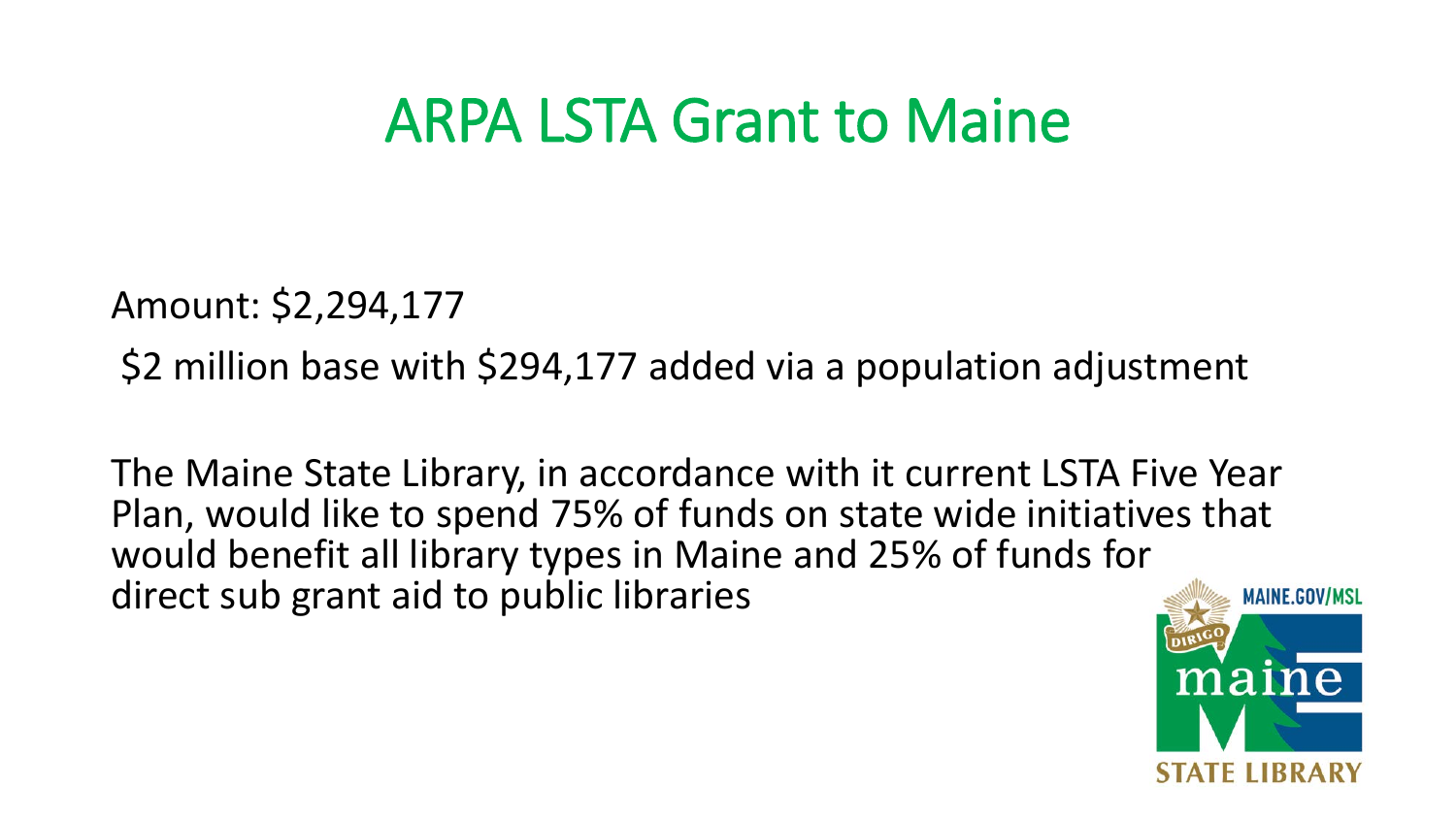### Proposed Statewide Initiatives

- Bendable Maine \$600,000
- Formula Subgrants to Public Libraries \$615,000
	- Grant Management Software and Part-time Subgrant Manager
- Maine InfoNet Initiative \$500,000
- Continuance of CARES Act Statewide Initiatives \$80,000
- Improve Geo Authentication to Online Resources \$50,000
- Van Delivery \$75,000

Field Test Projects

- Telehealth \$30,000 40,000
- Library Annex/Kiosk \$30,000

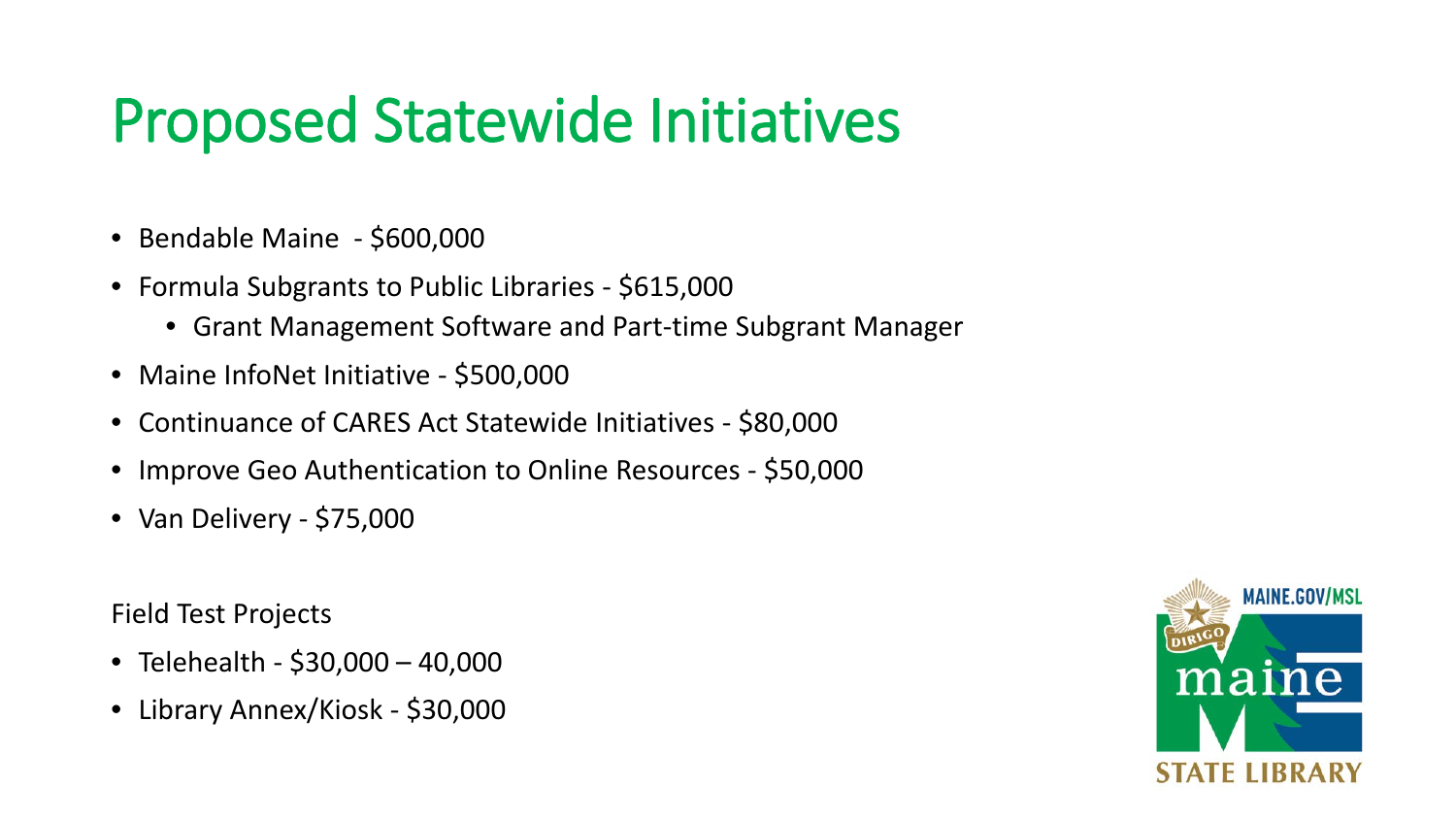### Bendable Maine

Bendable is a community-centered lifelong learning system created by the Drucker Institute, a nonprofit social enterprise based at Claremont Graduate University.

Maine residents of all ages and backgrounds will acquire new knowledge and skills through online courses as well as in-person learning opportunities.

Collaborators: Maine Department of Labor, University of Maine System, Maine employers, Adult Education and Maine Libraries and other stakeholders.

A lifelong learning system for all Maine citizens (employed, under-employed and unemployed).

Bendable Maine will *supplement*, not replace academic database resources in the Digital<br>Maine Library.

MSL will use **\$600,000** to pay for initial costs of the platform and community input for program set up and is seeking other funds from state and philanthropic partners.

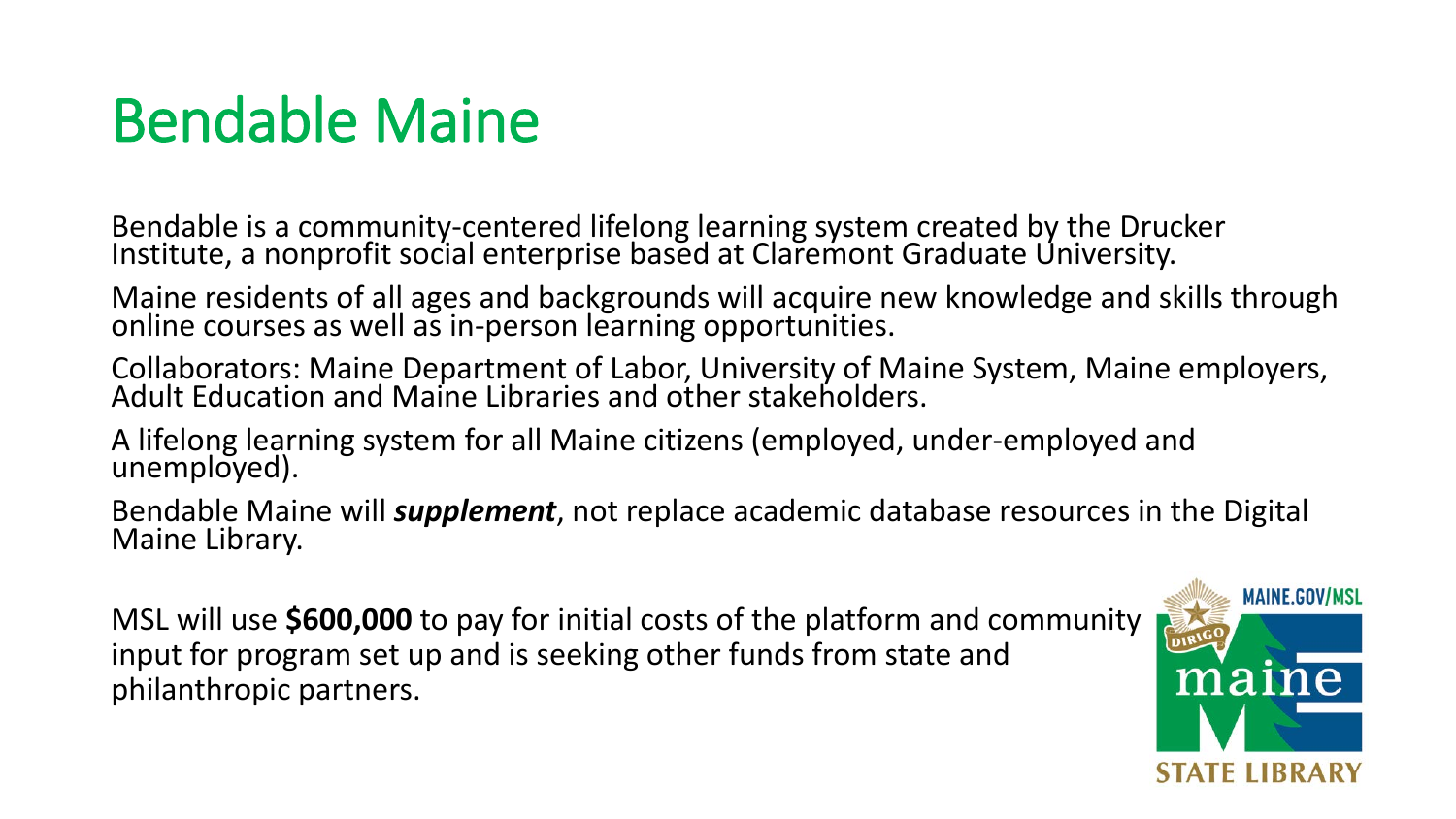# Visit Bendable in South Bend

<https://www.bendable.com/>

- Maine as one learning community  $-$  content for all ages
- 2. Opportunity for libraries to use basic content and/or build local content
- 3. Some current Bendable content providers
	- Study.com Micro-learning, test prep, college credit
	- Penn Foster Degrees online
	- Sokanu Career Advancement
	- Maine will build content that meets our needs

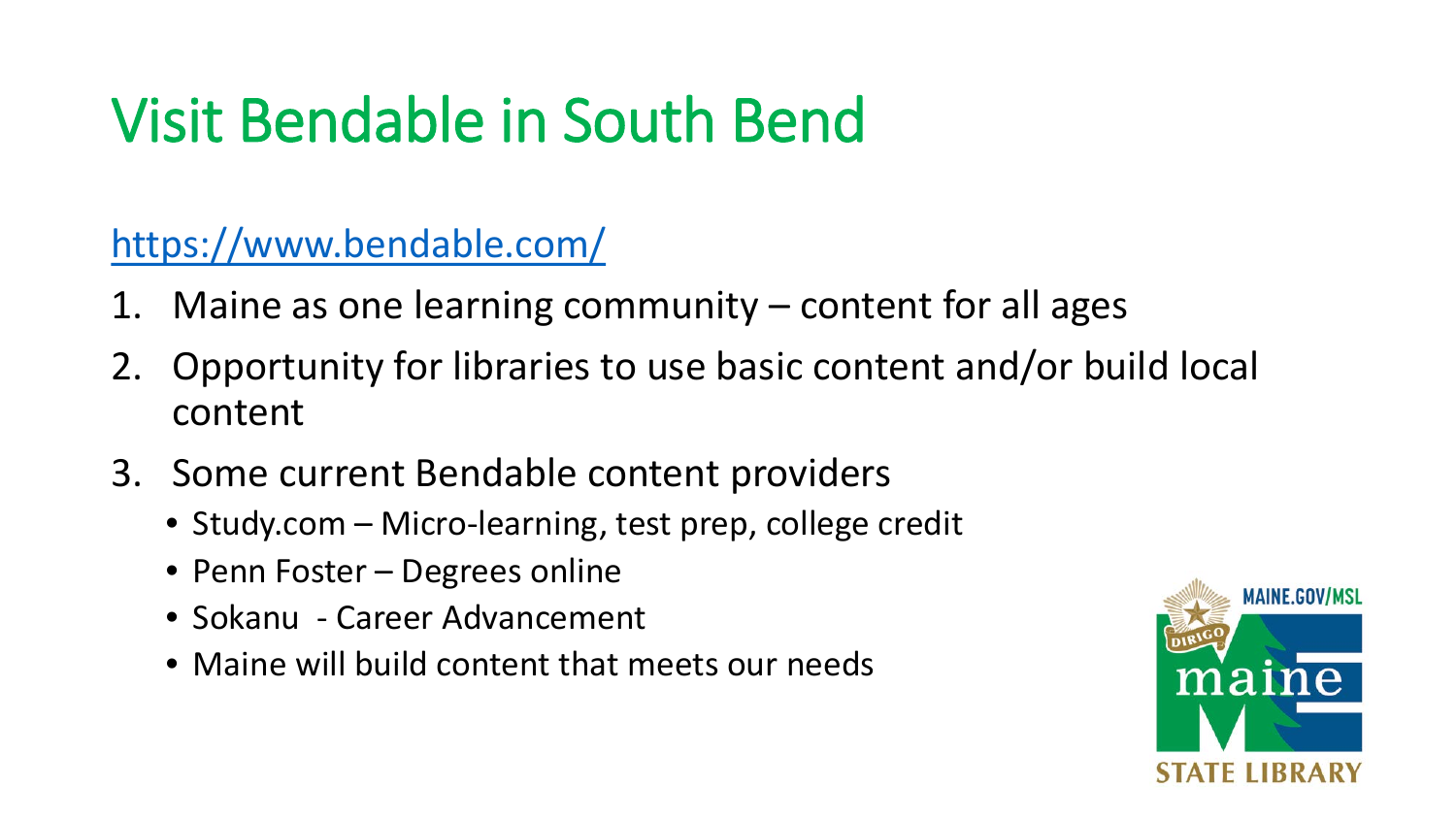# Formula Subgrants for Public Libraries

Total cost approx. \$615,000

- \$580,000 granted to 260 public libraries
- \$35,000 for software and part-time subgrant manager

Current formula proposal is a flat amount to every library and provide additional amounts based on population served and % of students in free/reduced lunch programs

Working on matching school lunch figures with libraries to arrive at the final amounts

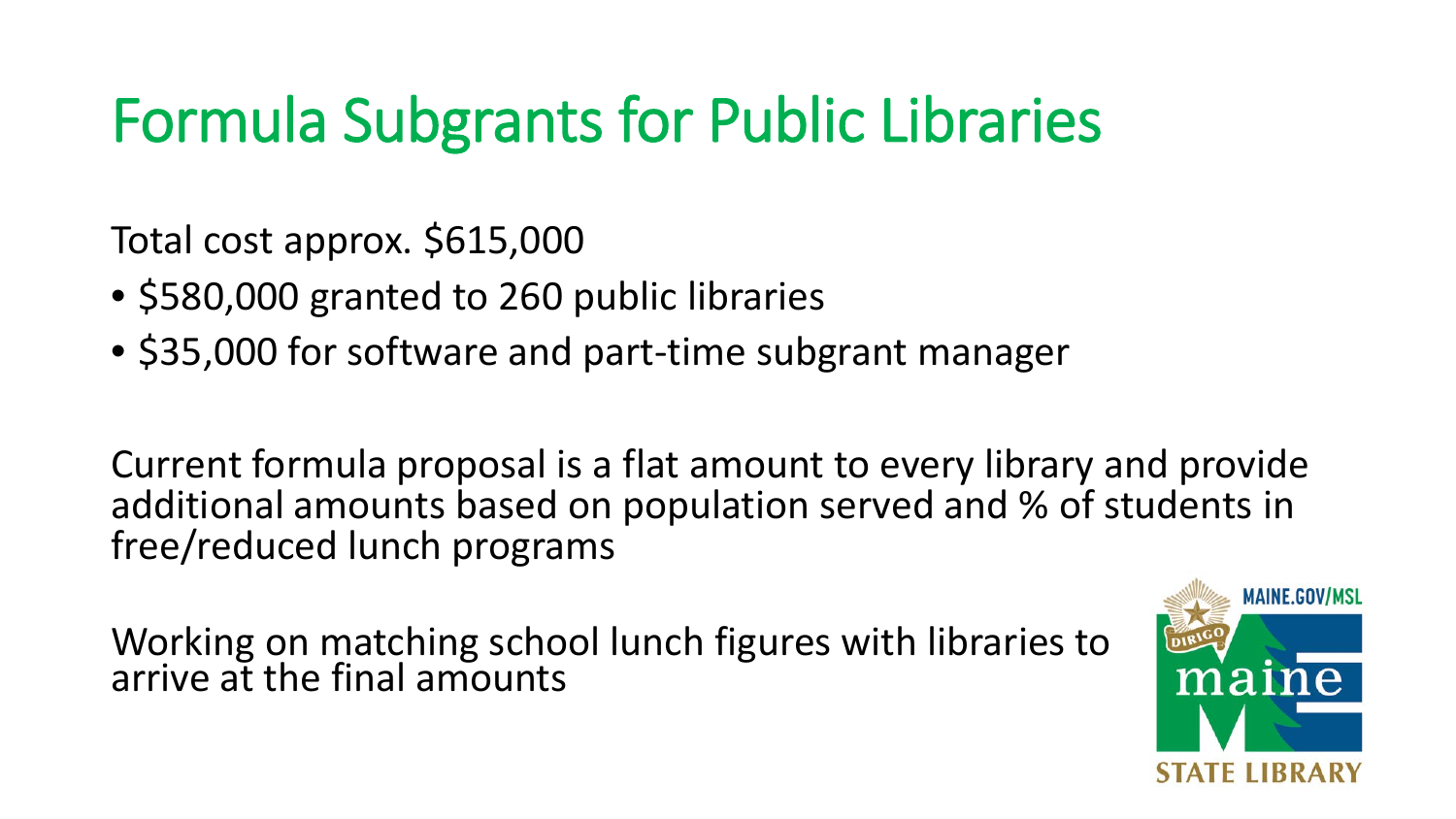### Maine InfoNet Initiative

MSL reviewed the unfunded *LD 1149, Accelerating Libraries Access to Maine's* Statewide Catalog (MaineCAT) and proposes granting **\$500,000** to Maine InfoNet to bring additional libraries into the MaineCat Statewide Resource Sharing Environment. Maine's smallest and most rural libraries are currently underrepresented in MaineCat.

- Allow additional libraries (and their communities) to benefit from the statewide system, recover from the past pandemic ravaged year, upgrade and refresh their library systems and data, help support the libraries in their daily operations, help meet the needs of their patrons, and build resiliency for dealing<br>with future disruptions.
- To accelerate the addition of more libraries into the Statewide System investment must be made to provide catalog systems that can directly connect to this central requesting resource (MaineCat).<br>Currently 54 public libraries in Maine have direct patron requesting
- This initiative will target these libraries while also strengthening and reimagining existing partnerships and systems. Support for physical sharing of items as well as new modes of sharing digital resources will be addressed.

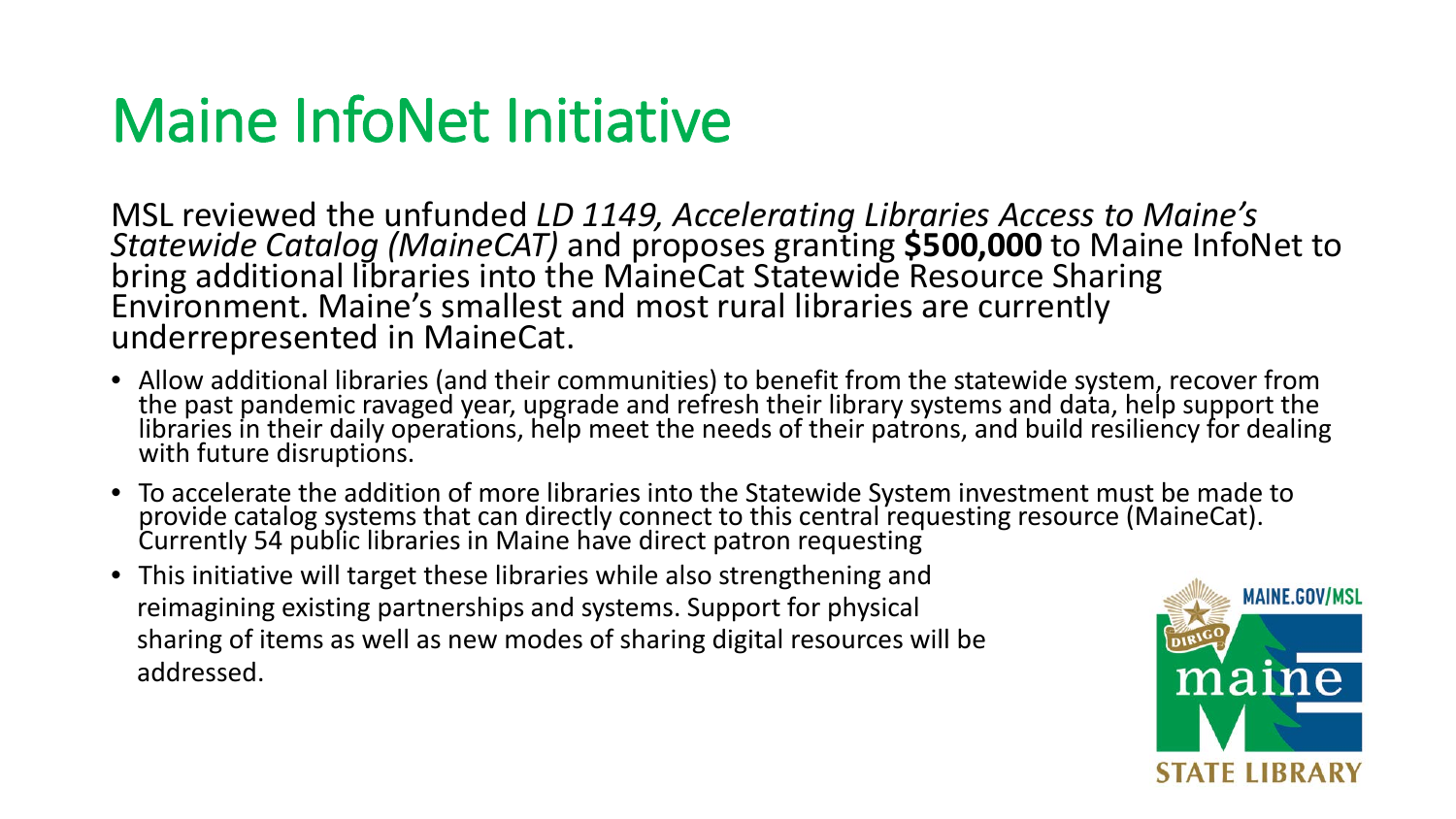# Continue LSTA CARES Act Funded Projects

- Zoom licenses
- Contemporary Archives (Omeka platform and coordinator funding)
- Beanstack Reading program for those to choose to continue in September 2021 for another 2 years

Total cost > \$80,000

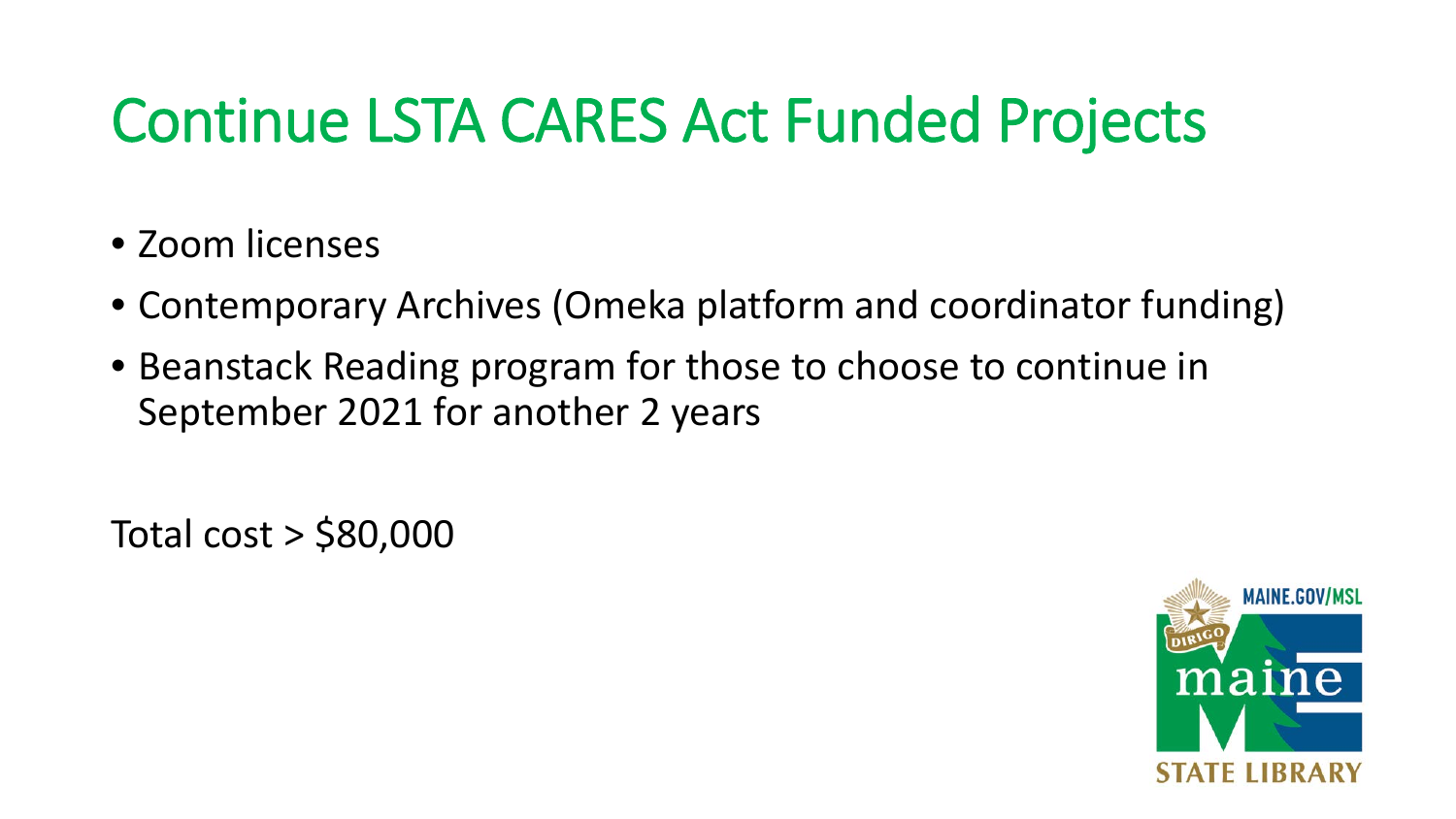### Geolocation/Geo Authentication Service

- Work with Maine InfoNet to improve and/or expand access via geo services for the Digital Maine Library and/or Bendable
- Current service is through a database vendor and exploring a service not tied to a specific contracted database vendor may be prudent

\$50,000 estimate

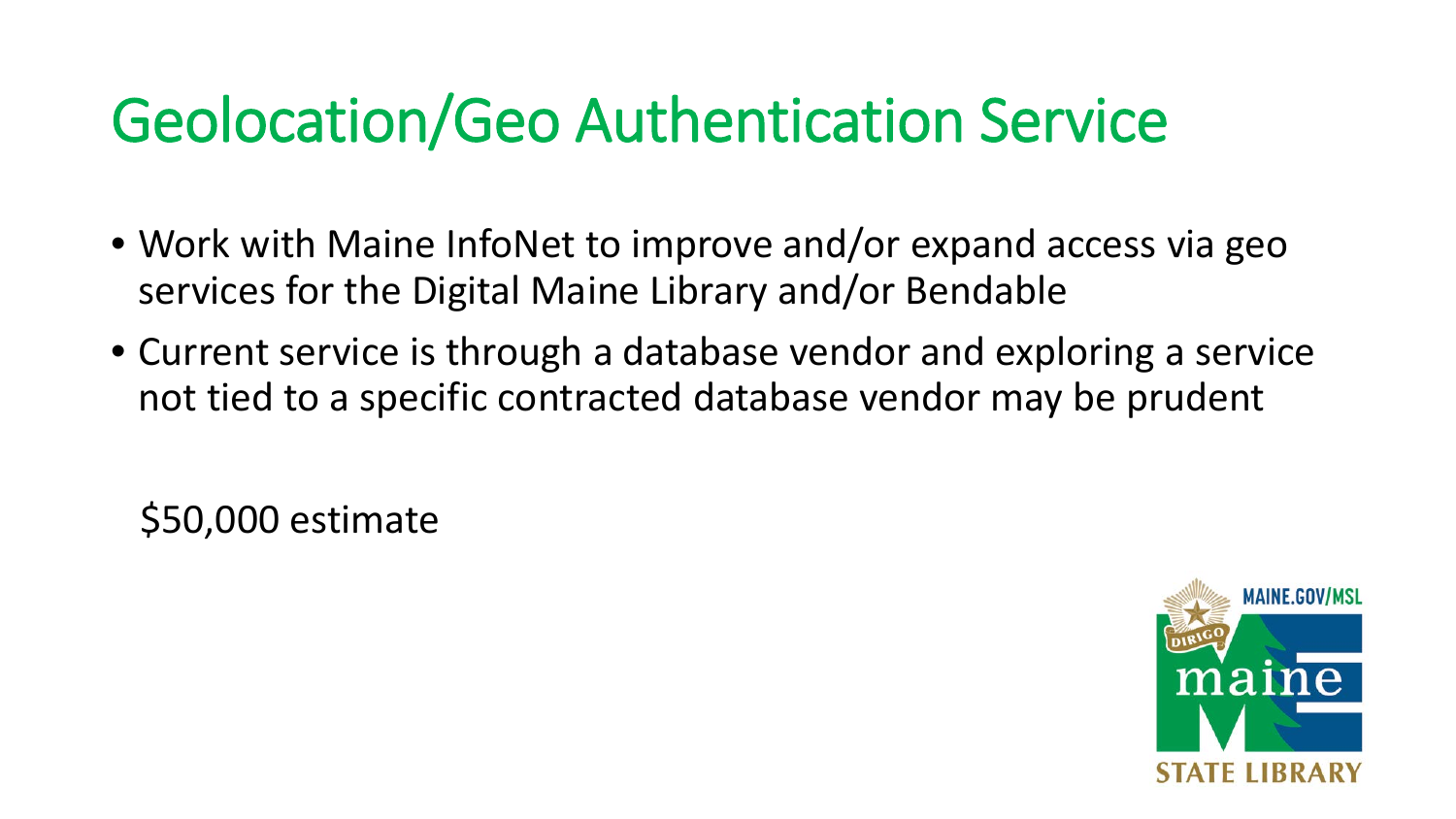# Van Delivery

- Provide budget relief to the program
- Latest 2 budget cycles have not addressed the last and upcoming price increase.
- Allow funds for any new libraries for 1 free day and those that come into the statewide system via the Maine InfoNet initiative.

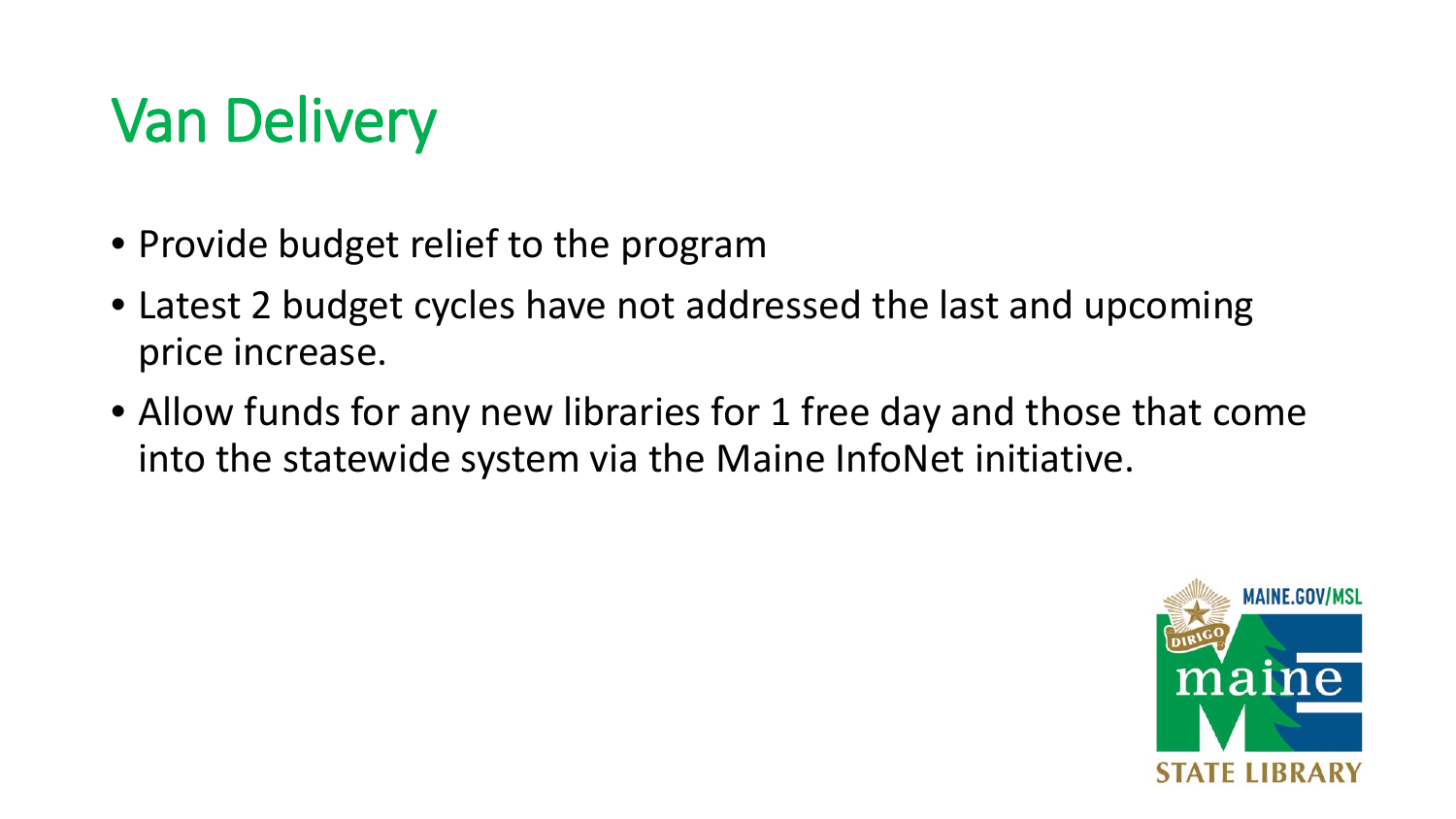### Field Test Projects for Future Statewide Implementation

#### **Library Annex and/or Kiosks** - **\$30,000**

- Field test 1-2 community kiosks to serve as a public library hotspot extensions with possibilities of providing other remote services in a rural and/or urban library community.
- Field test a library annex in a town with no library to provide scaled library services. Testing would determine costs and advantages and obstacles before pursuing a larger roll out.

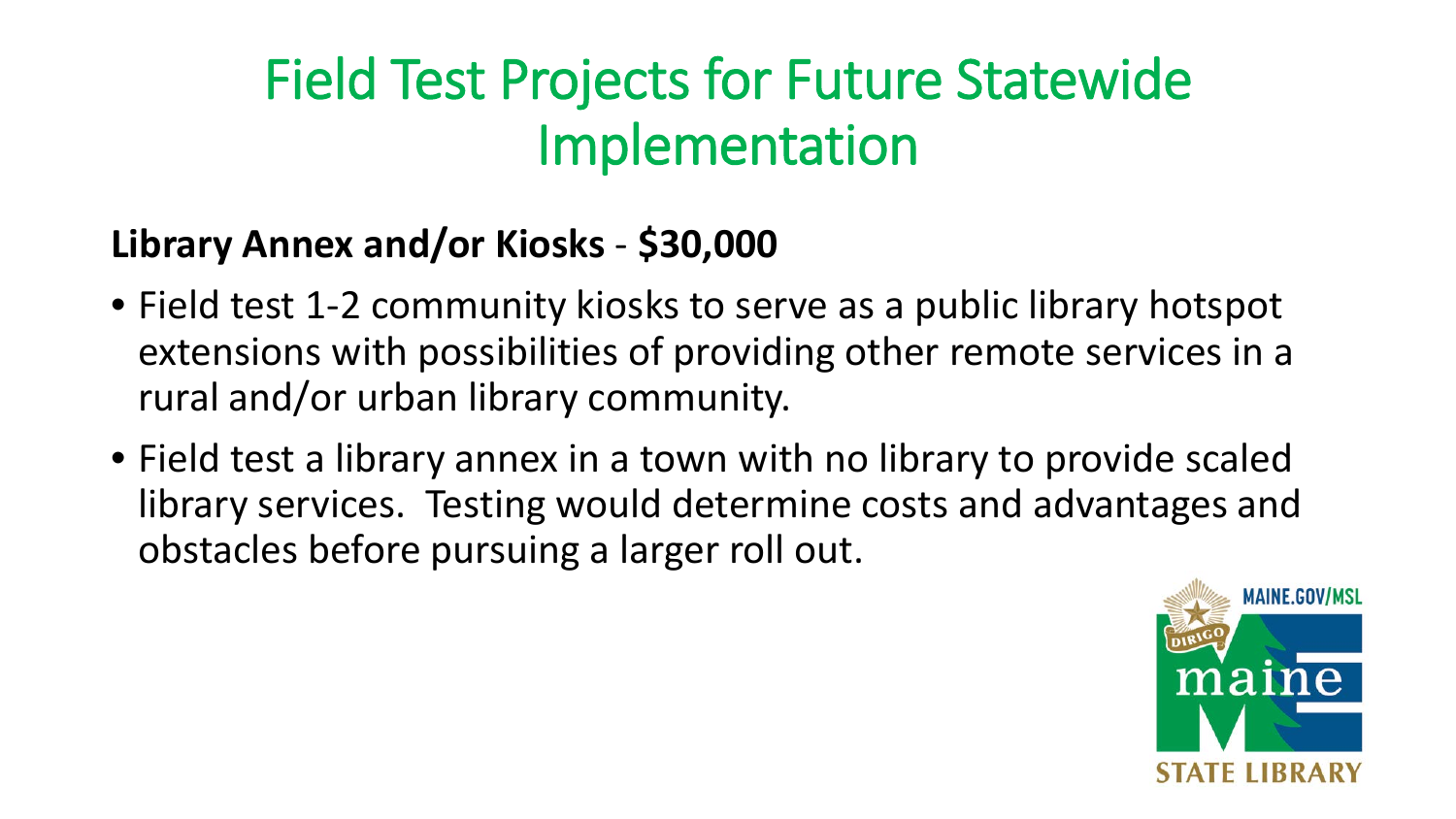### Field Test Projects for Future Statewide Implementation

#### **Telehealth Services in Libraries - \$30,000 - \$40,000**

- Field test 2-4 more libraries with equipment and other technology to provide telehealth access in rural libraries for patrons with no highspeed access to facilitate video conference with primary care, specialists, and mental health professionals.
- Field test would determine best equipment, soundproof rooms, etc. Testing would determine costs and advantages and obstacles before pursuing a larger roll out.

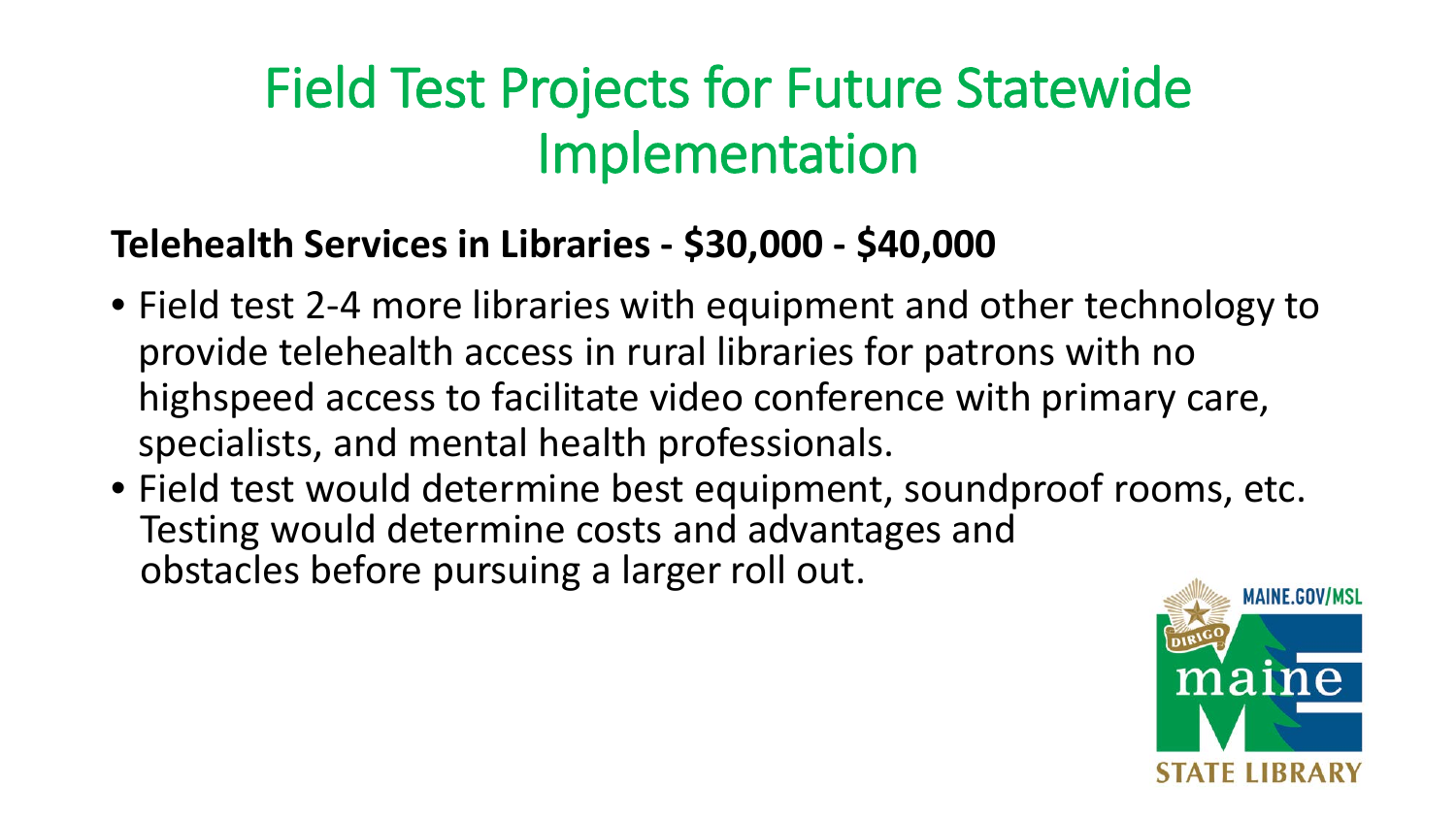# Other ideas for remaining funds

| <b>Project Description</b>                             | <b>Comments/Notes</b>                                                                                       |
|--------------------------------------------------------|-------------------------------------------------------------------------------------------------------------|
| <b>Tumblebooks</b>                                     | TumbleBookLibrary: 2 year subscription: \$42,984/yr Total \$85,968                                          |
| Homework Helper                                        | Online Homework Help for K-12 and parents                                                                   |
| Tech Phone Help                                        | Modeled on Arizona program-https://sites.google.com/view/azlibtap/free-<br>tech-help                        |
| Scholarships for formal<br>certificates/degrees        | Move more library staff towards formal certificates, Associates/BA degrees at<br><b>UMA</b>                 |
| <b>VR Petting Zoo</b>                                  | Virtual reality equipment to loan to libraries to try and test out                                          |
| <b>Websites via MSLN</b>                               | Create a template that can be loaded onto the Shared MSLN Webserver for<br>libraries without a website      |
| <b>Northstar Digital Literacy</b><br><b>Assesments</b> | A tool that may integrate well with Bendable -<br>https://www.digitalliteracyassessment.org/assessment-info |
| Lynda Library or Udemy                                 | Utilize for 2 years while transitioning to Bendable                                                         |
| <b>Content for Download</b><br>Library                 | One time infusion of funds                                                                                  |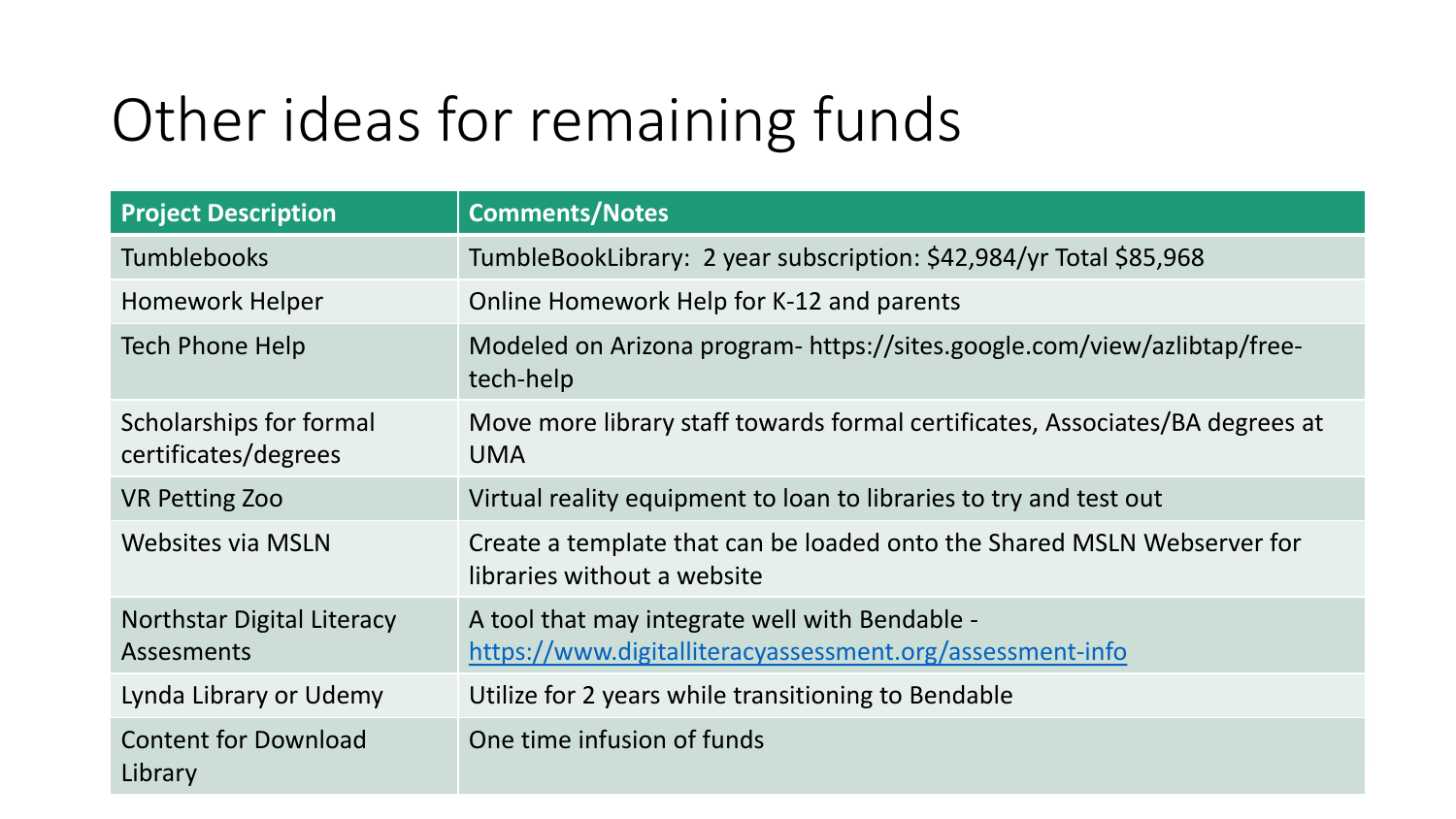# Discussion and Forthcoming Survey

- MSL seeks input and ideas from libraries regarding the fairest way to create the "formula funding" other than the flat funding with increases dependent on school lunch program data library service population.
- MSL seeks comment on percentage of funds for statewide versus formula subgrants.
- MSL will enter into discussions with Maine Department of Education, the University System, the Community College system and private colleges to discuss library needs and where their ARPA funds are being spent.
- MSL will release a survey seeking input on all items above as well as any new/additional ideas.

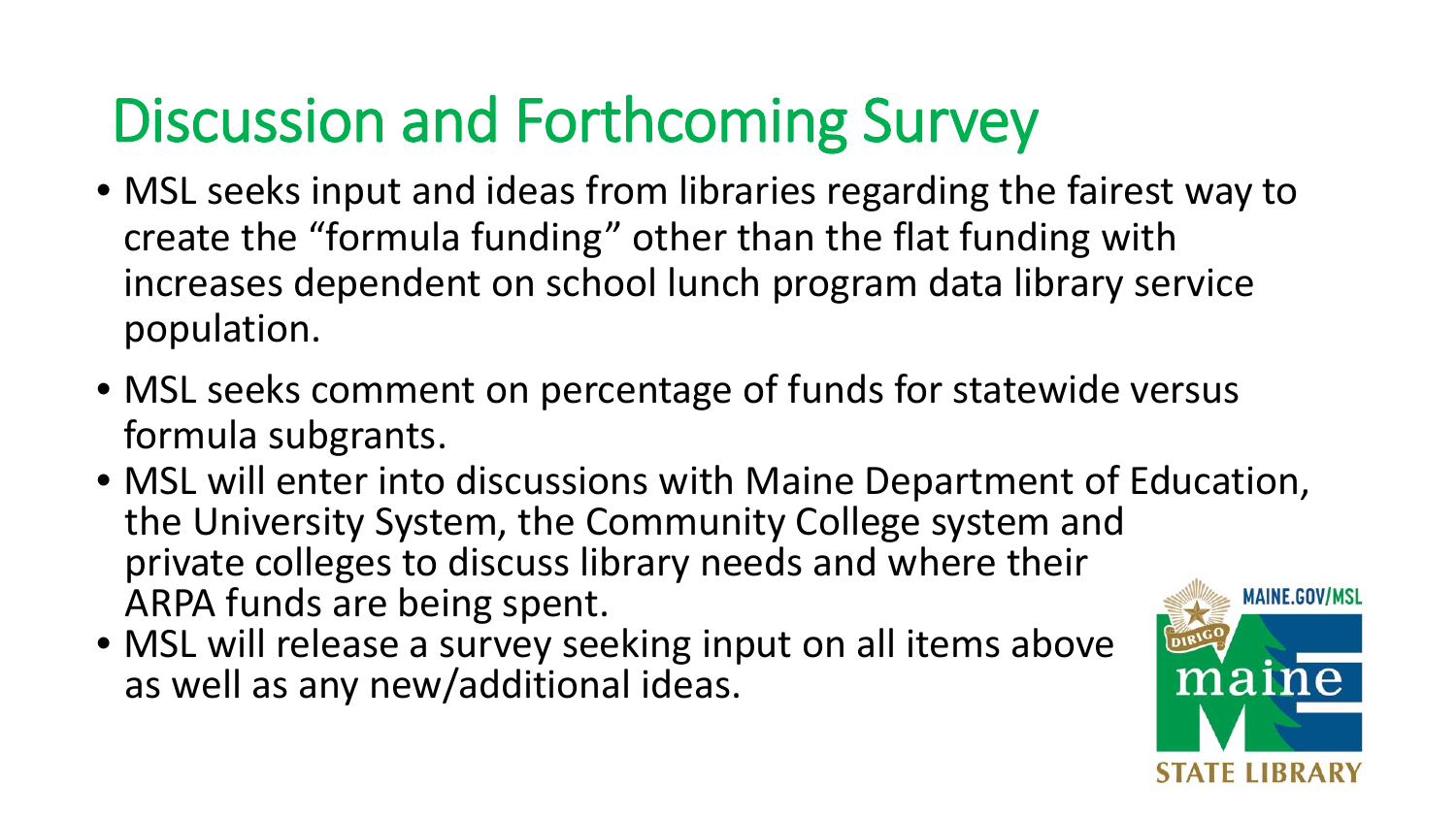# Emergency Connectivity Fund – What We Know

- Emergency Connectivity Fund = \$7.171 billion nationally
	- 2020 E-rate fund demand = \$2.91 billion
	- But ECF must cover several years
- Reimburse 100% of costs for equipment, advanced telecom, and internet services
	- No discount matrix
	- But costs "may not exceed an amount" the FCC deems reasonable
- ALA is seeking to lower the bar of participation for libraries
	- Retroactive reimbursements from July 2020
	- Lower or remove CIPA requirements, streamline E-rate process
	- Disburse funding through a formula with additional funding for rural / tribal / high-poverty community libraries

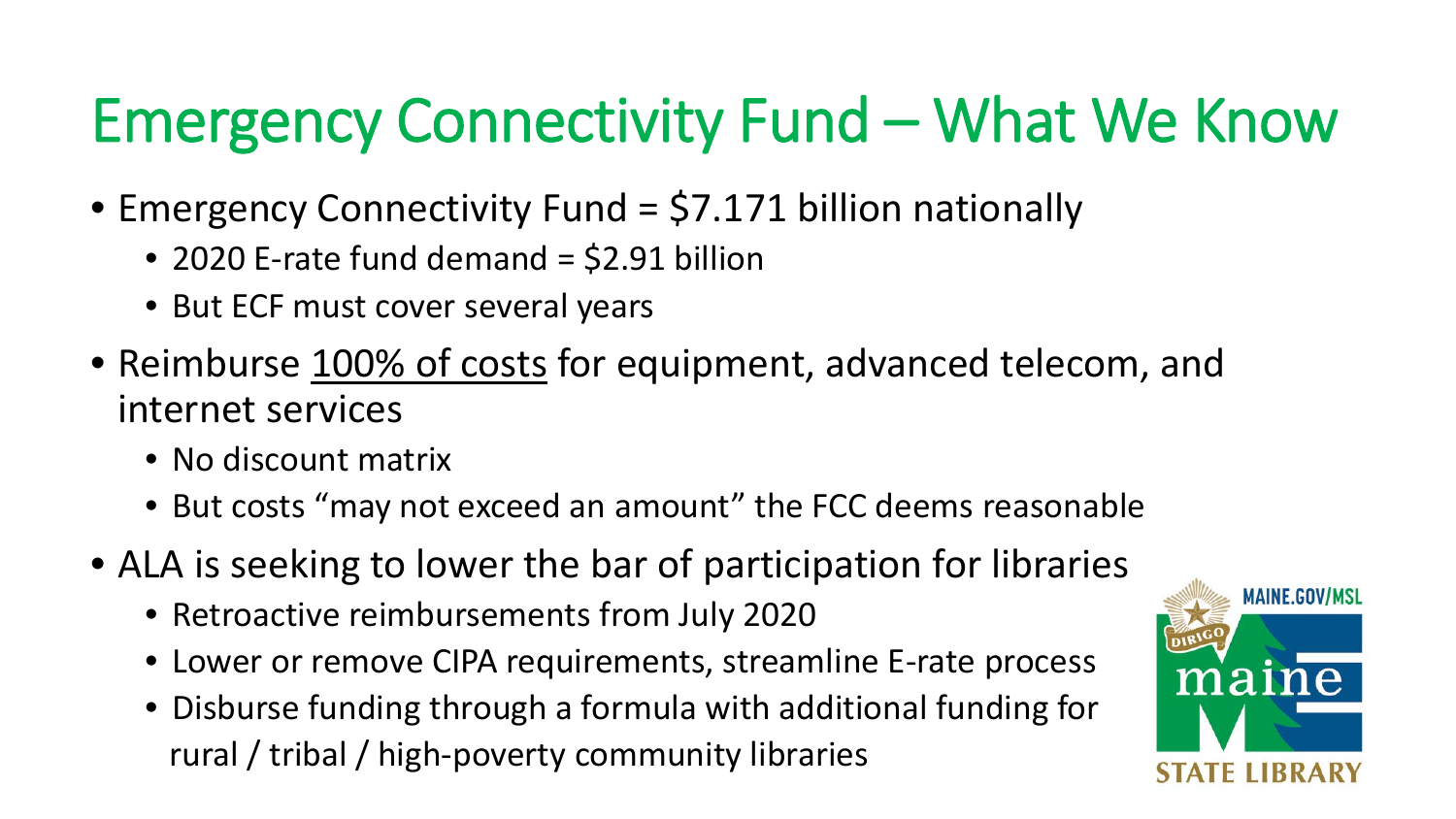# Emergency Connectivity Fund – What We Know

#### • Sites:

- Libraries and schools can connect off-campus sites
- (kiosks, households, mobile wifi, community partnerships)
- Services:
	- Advanced telecom. and information services
	- (Broadband and internet access, cellular data plans)
- Equipment:
	- Wi-fi hotspots, routers, end user devices
	- (laptops, tablets)

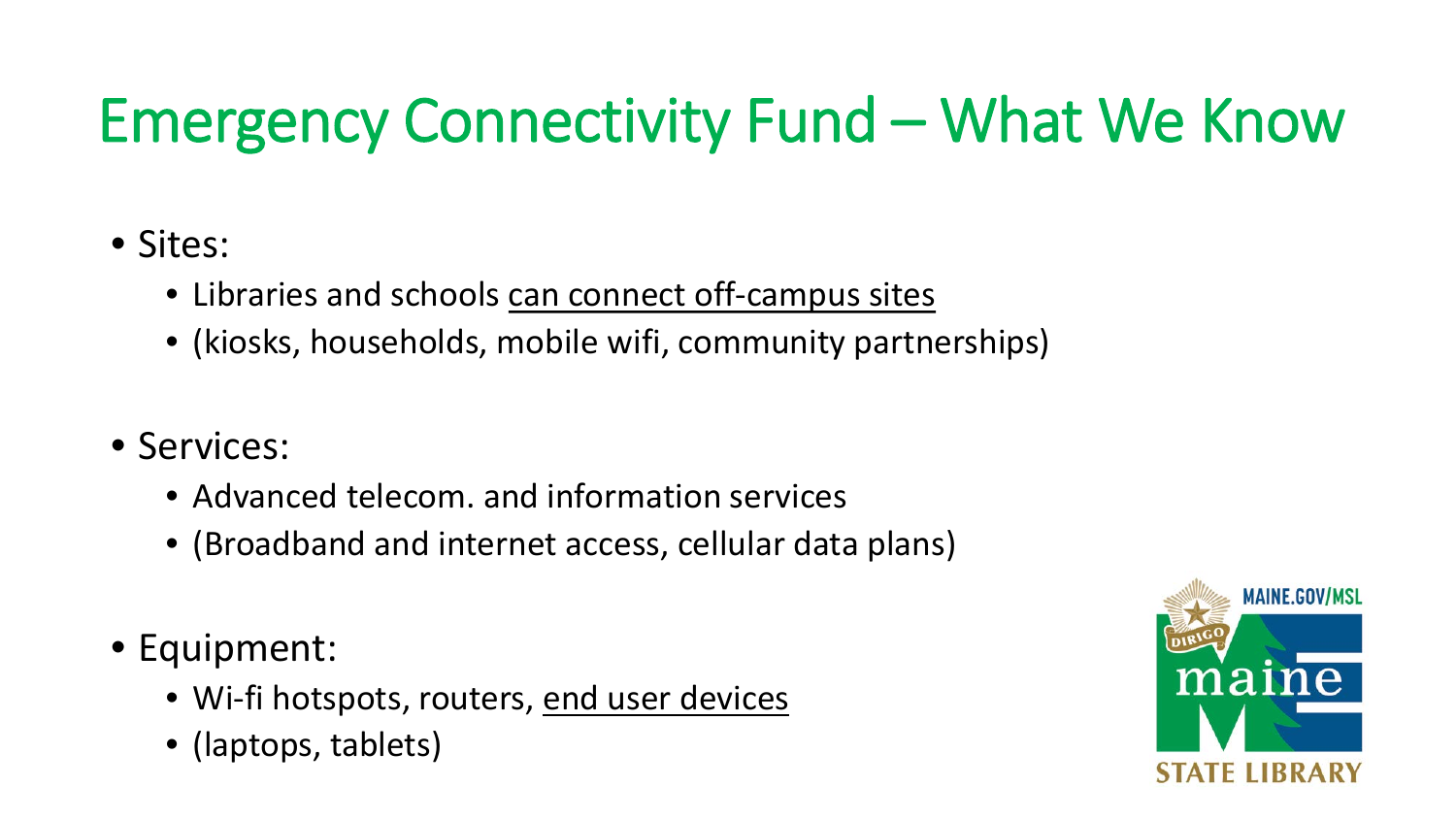# Emergency Connectivity Fund – How to Prepare

- Begin planning now for when the process opens
	- Any local procurement rules (if local vendor preferred, consult SP status)
	- Budgeting (or receipts) for purchases to be reimbursed
- Update or create your EPC (E-rate Productivity Center) account
	- MSLN libraries can update, non-MSLN libraries may need to start from scratch
	- Contact USAC's Client Service Bureau (1-888-203-8100)
	- Electronic banking information required for reimbursement via direct deposit
	- Will need DUNS and an FCC Registration Number.